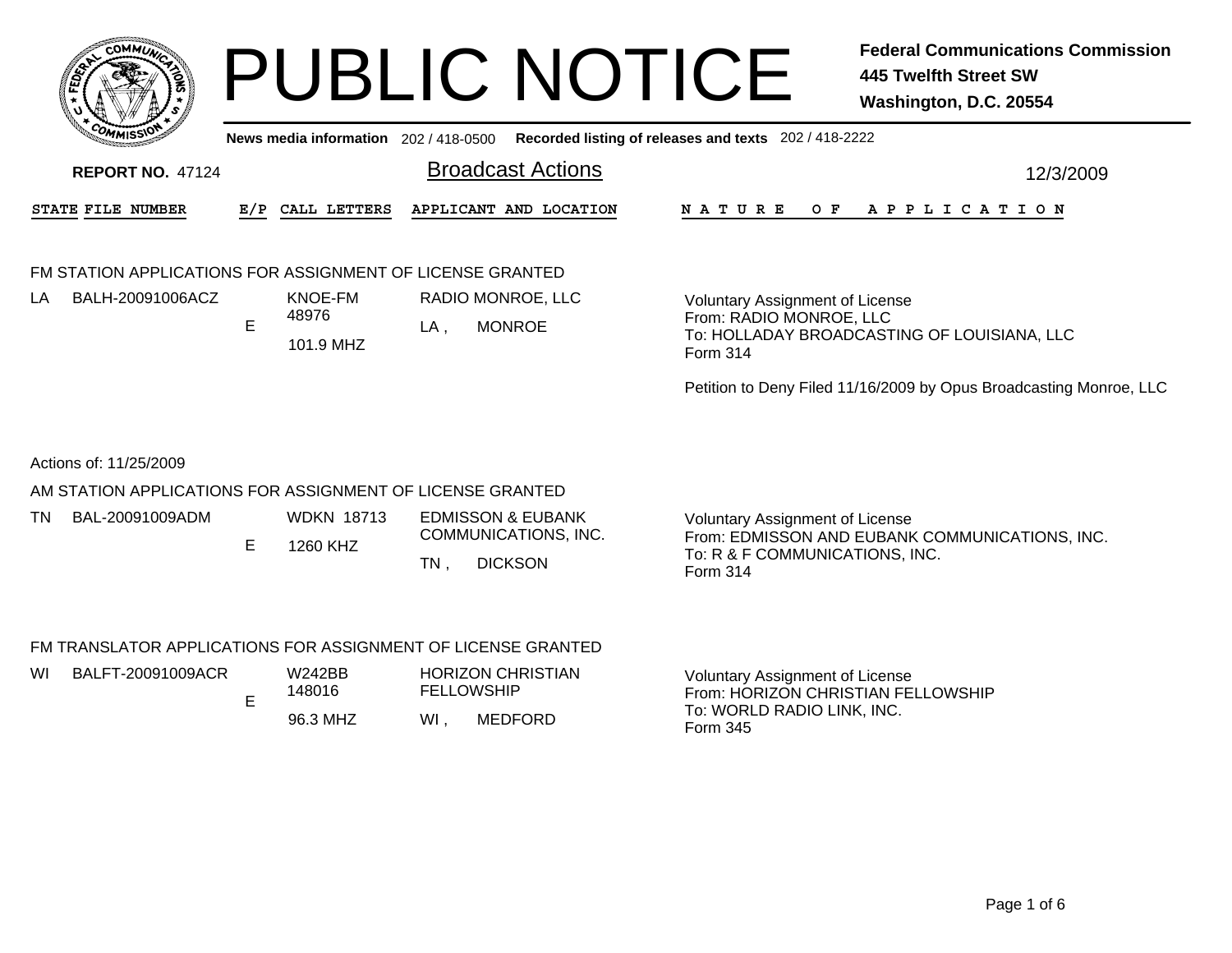|     | COI        | <b>MMUNA</b><br>¢ |        |
|-----|------------|-------------------|--------|
| ឆ្ន |            |                   | ٠<br>磊 |
|     |            |                   |        |
|     | COM<br>--- | MISS              |        |

|                         | <b>COMMISSION</b>                                            |                         |                                     |                                                                 | News media information 202 / 418-0500 Recorded listing of releases and texts 202 / 418-2222 |                                                                                                                         |           |
|-------------------------|--------------------------------------------------------------|-------------------------|-------------------------------------|-----------------------------------------------------------------|---------------------------------------------------------------------------------------------|-------------------------------------------------------------------------------------------------------------------------|-----------|
|                         | <b>REPORT NO. 47124</b>                                      |                         |                                     |                                                                 | <b>Broadcast Actions</b>                                                                    |                                                                                                                         | 12/3/2009 |
|                         | STATE FILE NUMBER                                            |                         | E/P CALL LETTERS                    |                                                                 | APPLICANT AND LOCATION                                                                      | A P P L I C A T I O N<br>N A T U R E<br>O F                                                                             |           |
|                         | Actions of: 11/25/2009                                       |                         |                                     |                                                                 |                                                                                             |                                                                                                                         |           |
|                         | FM TRANSLATOR APPLICATIONS FOR ASSIGNMENT OF LICENSE GRANTED |                         |                                     |                                                                 |                                                                                             |                                                                                                                         |           |
| WI<br>BALFT-20091009ACS | E                                                            | <b>W216CD</b><br>150274 |                                     | <b>HORIZON CHRISTIAN</b><br><b>FELLOWSHIP</b>                   | <b>Voluntary Assignment of License</b><br>From: HORIZON CHRISTIAN FELLOWSHIP                |                                                                                                                         |           |
|                         |                                                              |                         | 91.1 MHZ                            | $WI$ ,                                                          | <b>SPARTA</b>                                                                               | To: WORLD RADIO LINK, INC.<br>Form 345                                                                                  |           |
| IL.                     | BALFT-20091009AEA                                            | E                       | <b>W229AU</b><br>145221<br>93.7 MHZ | IL,                                                             | <b>HORIZON CHRISTIAN</b><br><b>FELLOWSHIP</b><br><b>FAIRFIELD</b>                           | <b>Voluntary Assignment of License</b><br>From: HORIZON CHRISTIAN FELLOWSHIP<br>To: W. RUSSELL WITHERS, JR.<br>Form 345 |           |
| IL.                     | BALFT-20091009AEB                                            | E.                      | <b>W256AZ</b><br>152770<br>99.1 MHZ | IL,                                                             | <b>HORIZON CHRISTIAN</b><br><b>FELLOWSHIP</b><br><b>MOUNT CARMEL</b>                        | <b>Voluntary Assignment of License</b><br>From: HORIZON CHRISTIAN FELLOWSHIP<br>To: W. RUSSELL WITHERS, JR.<br>Form 345 |           |
|                         | Actions of: 11/30/2009                                       |                         |                                     |                                                                 |                                                                                             |                                                                                                                         |           |
|                         |                                                              |                         |                                     |                                                                 | FM STATION APPLICATIONS FOR ORIGINAL CONSTRUCTION PERMIT DISMISSED                          |                                                                                                                         |           |
| РA                      | BNPED-20071018AXQ                                            | E                       | NEW 173801                          | <b>FOUR RIVERS COMMUNITY</b><br><b>BROADCASTING CORPORATION</b> |                                                                                             | CP New Station.                                                                                                         |           |
|                         |                                                              |                         | 88.5 MHZ                            | PA.                                                             | <b>GIRARDVILLE</b>                                                                          | Dismissed 11/30/2009 per applicant's request - no letter sent                                                           |           |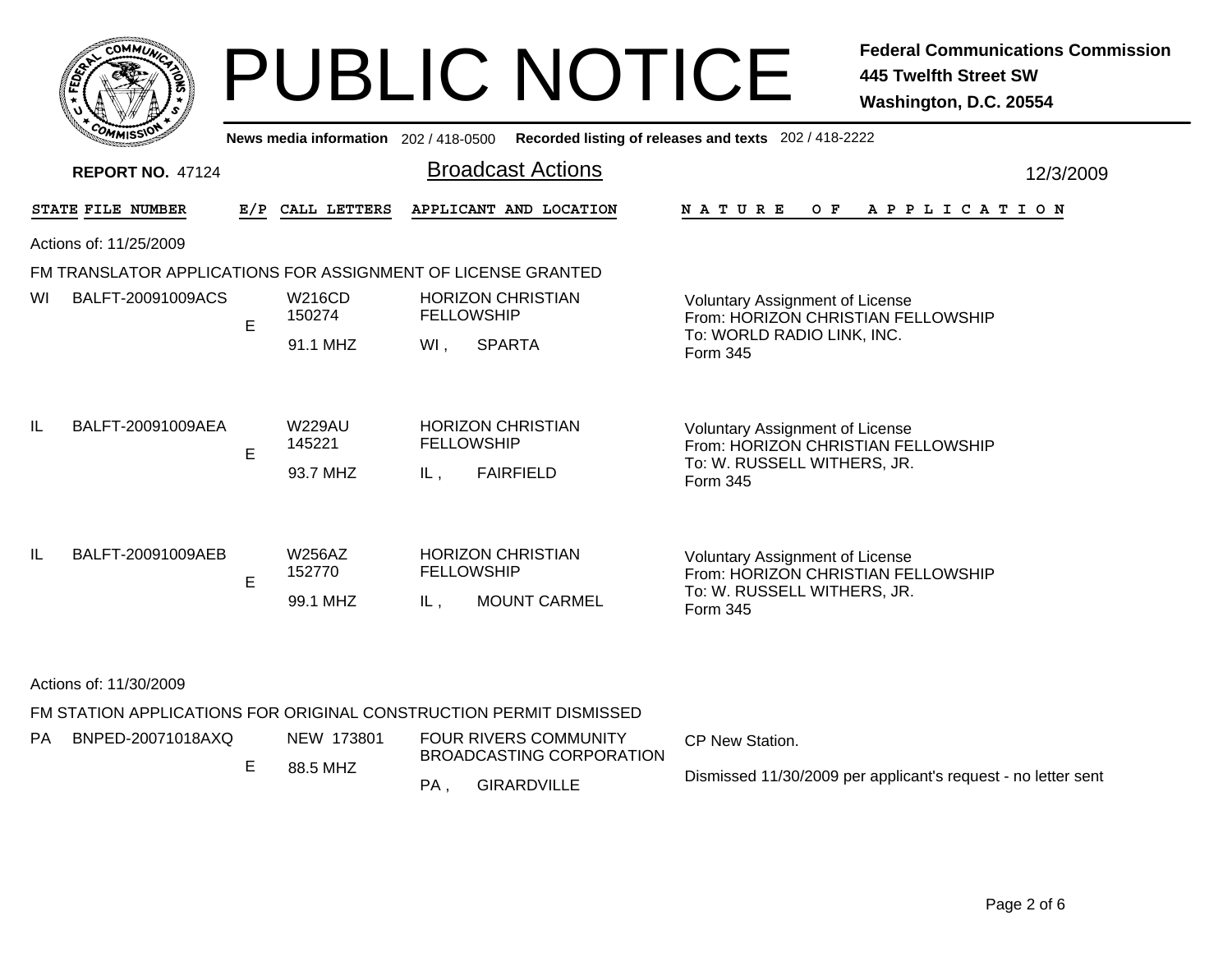|   | CO <sub>1</sub><br><b>MMUNT</b> | ્ર |
|---|---------------------------------|----|
| Š |                                 | ŗ, |
|   |                                 |    |
|   | COM<br>MISS'<br>---             |    |

**News media information** 202 / 418-0500**Recorded listing of releases and texts** 202 / 418-2222

| <b>REPORT NO. 47124</b>                                   |                                                                                                                                               |                    |                      |                                       |                                                                                                   |  |     |  |                       |  | 12/3/2009 |  |  |  |  |
|-----------------------------------------------------------|-----------------------------------------------------------------------------------------------------------------------------------------------|--------------------|----------------------|---------------------------------------|---------------------------------------------------------------------------------------------------|--|-----|--|-----------------------|--|-----------|--|--|--|--|
| STATE FILE NUMBER                                         | E/P                                                                                                                                           | CALL LETTERS       |                      | APPLICANT AND LOCATION                | N A T U R E                                                                                       |  | O F |  | A P P L I C A T I O N |  |           |  |  |  |  |
| Actions of: 11/30/2009                                    |                                                                                                                                               |                    |                      |                                       |                                                                                                   |  |     |  |                       |  |           |  |  |  |  |
| AM STATION APPLICATIONS FOR ASSIGNMENT OF LICENSE GRANTED |                                                                                                                                               |                    |                      |                                       |                                                                                                   |  |     |  |                       |  |           |  |  |  |  |
| VA<br>BAL-20080516AAK                                     |                                                                                                                                               | <b>WHEO 46335</b>  | <b>MOUNTAIN VIEW</b> |                                       | Voluntary Assignment of License, as amended                                                       |  |     |  |                       |  |           |  |  |  |  |
|                                                           | E.                                                                                                                                            | 1270 KHZ           | VA,                  | COMMUNICATIONS, INC.<br><b>STUART</b> | From: MOUNTAIN VIEW COMMUNICATIONS, INC.<br>To: PATRICK COUNTY COMMUNICATIONS, L.L.C.<br>Form 314 |  |     |  |                       |  |           |  |  |  |  |
| AM STATION APPLICATIONS FOR ASSIGNMENT OF PERMIT GRANTED  |                                                                                                                                               |                    |                      |                                       |                                                                                                   |  |     |  |                       |  |           |  |  |  |  |
| CA BAP-20091009ADQ                                        |                                                                                                                                               | KRGA 160226        |                      | HILL & GLOVER BROADCASTING,           | <b>Voluntary Assignment of Construction Permit</b>                                                |  |     |  |                       |  |           |  |  |  |  |
|                                                           | <b>LLC</b><br>From: HILL & GLOVER BROADCASTING, LLC<br>Е<br>1060 KHZ<br>$CA$ ,<br><b>ARROYO GRANDE</b><br>Form 314<br>Granted with condition. |                    |                      |                                       | To: NORTH STAR BROADCASTING PARTNERS, LLC                                                         |  |     |  |                       |  |           |  |  |  |  |
| FM STATION APPLICATIONS FOR ASSIGNMENT OF LICENSE GRANTED |                                                                                                                                               |                    |                      |                                       |                                                                                                   |  |     |  |                       |  |           |  |  |  |  |
| OR BALH-20091013ACN                                       |                                                                                                                                               | <b>KVAN-FM</b>     |                      | <b>CHARLES R. NELSON</b>              | <b>Voluntary Assignment of License</b>                                                            |  |     |  |                       |  |           |  |  |  |  |
|                                                           | E.                                                                                                                                            | 166045<br>92.1 MHZ | OR,                  | PILOT ROCK                            | From: CHARLES R. NELSON<br>To: UMA, LLC<br><b>Form 314</b>                                        |  |     |  |                       |  |           |  |  |  |  |
| MO<br>BALH-20091014ABG                                    |                                                                                                                                               | <b>KRSS 33390</b>  | <b>JOHN HIGGINS</b>  |                                       | <b>Voluntary Assignment of License</b>                                                            |  |     |  |                       |  |           |  |  |  |  |
|                                                           | Е                                                                                                                                             | 93.5 MHZ           | $MO$ ,               | <b>TARKIO</b>                         | From: JOHN HIGGINS<br>To: RADIO FREE MINISTRIES, INC.<br>Form 314                                 |  |     |  |                       |  |           |  |  |  |  |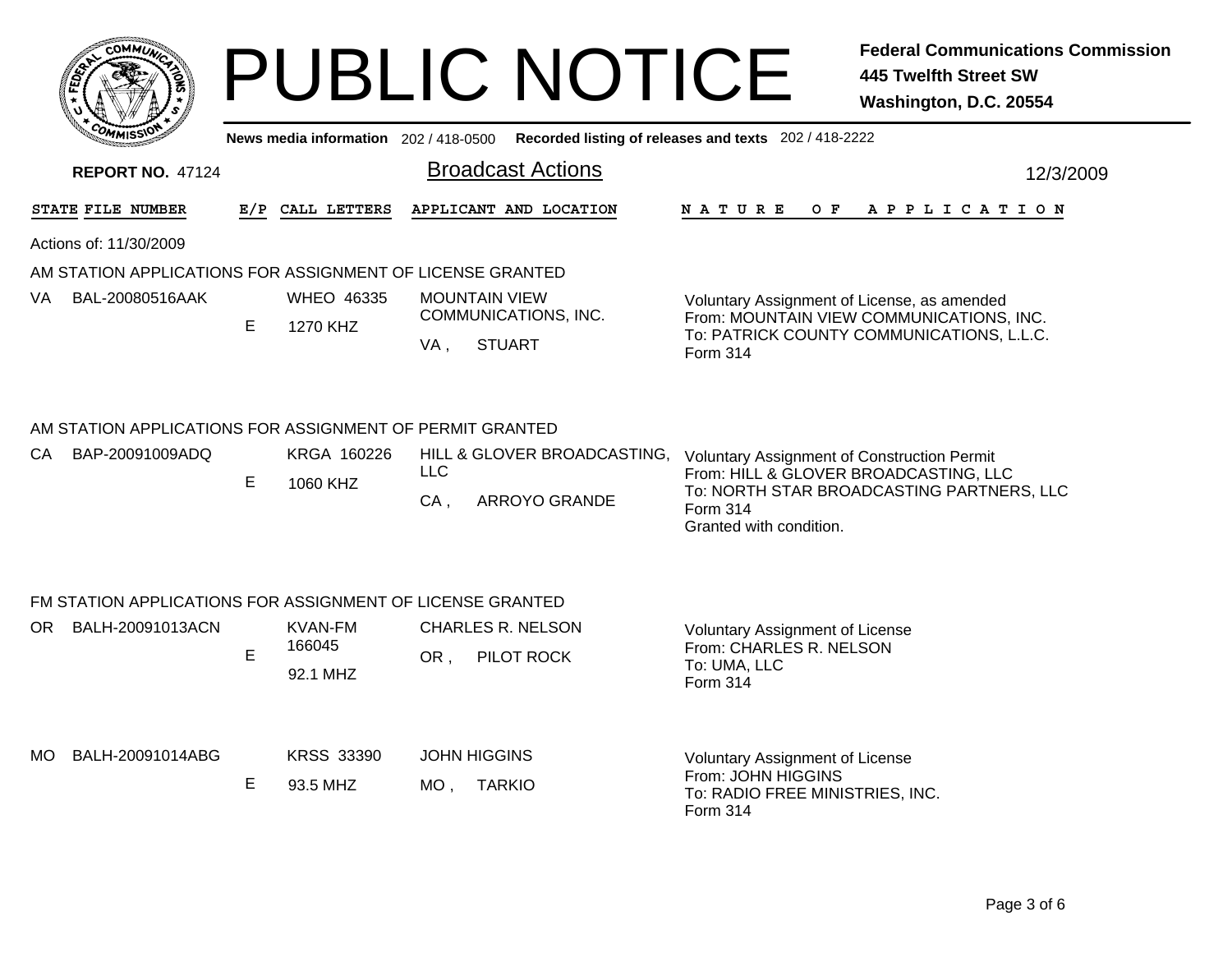|      | c.Ol             | <b>MMUNT</b>  |    |  |
|------|------------------|---------------|----|--|
| FEDE |                  |               | ્ર |  |
|      |                  |               |    |  |
|      | CO <sub>MI</sub> | MISS'<br>mune |    |  |

**News media information** 202 / 418-0500**Recorded listing of releases and texts** 202 / 418-2222

| <b>REPORT NO. 47124</b> |                                                          |                    |                   | <b>Broadcast Actions</b> | 12/3/2009                                                                       |                                                                                                     |  |  |  |  |
|-------------------------|----------------------------------------------------------|--------------------|-------------------|--------------------------|---------------------------------------------------------------------------------|-----------------------------------------------------------------------------------------------------|--|--|--|--|
|                         | STATE FILE NUMBER                                        | E/P                | CALL LETTERS      |                          | APPLICANT AND LOCATION                                                          | N A T U R E<br>O F<br>A P P L I C A T I O N                                                         |  |  |  |  |
|                         | Actions of: 11/30/2009                                   |                    |                   |                          |                                                                                 |                                                                                                     |  |  |  |  |
|                         | FM STATION APPLICATIONS FOR ASSIGNMENT OF PERMIT GRANTED |                    |                   |                          |                                                                                 |                                                                                                     |  |  |  |  |
| VA.                     | BAPED-20091013ABO                                        | <b>WVRI 177072</b> |                   |                          | <b>RON ELMORE MINISTRIES INC</b>                                                | <b>Voluntary Assignment of Construction Permit</b>                                                  |  |  |  |  |
|                         |                                                          | E                  | 90.9 MHZ          | VA.                      | <b>CLIFTON FORGE</b>                                                            | From: RON ELMORE MINISTRIES<br><b>To: LIBERTY UNIVERSITY</b><br>Form 314<br>Granted with condition. |  |  |  |  |
|                         |                                                          |                    |                   |                          | FM STATION APPLICATIONS FOR MINOR MODIFICATION TO A CONSTRUCTION PERMIT GRANTED |                                                                                                     |  |  |  |  |
| FL.                     | BMPED-20091104AHD                                        |                    | <b>WKTO 42684</b> |                          | MIMS COMMUNITY RADIO, INC.                                                      | Mod of CP to chg                                                                                    |  |  |  |  |
|                         |                                                          | Е                  | 88.9 MHZ          | FL,                      | <b>EDGEWATER</b>                                                                |                                                                                                     |  |  |  |  |

### FM AUXILIARY TRANSMITTING ANTENNA APPLICATIONS FOR AUXILIARY PERMIT GRANTED

OK , BROKEN ARROW E 90.5 MHZCREATIVE EDUCATIONAL MEDIA CP for auxiliary purposes. CORP. INCOK BXPED-20091124AADKNYD 14429

### FM TRANSLATOR APPLICATIONS FOR MINOR MODIFICATION TO A CONSTRUCTION PERMIT GRANTED

| CO. | BMPFT-20091125AAB | F | K271BO<br>157107 | <b>MOUNTAIN COMMUNITY</b><br>TRANSLATORS. LLC | Mod of CP |
|-----|-------------------|---|------------------|-----------------------------------------------|-----------|
|     |                   | − | 102.1 MHZ        | <b>PINECLIFFE</b><br>CO.                      |           |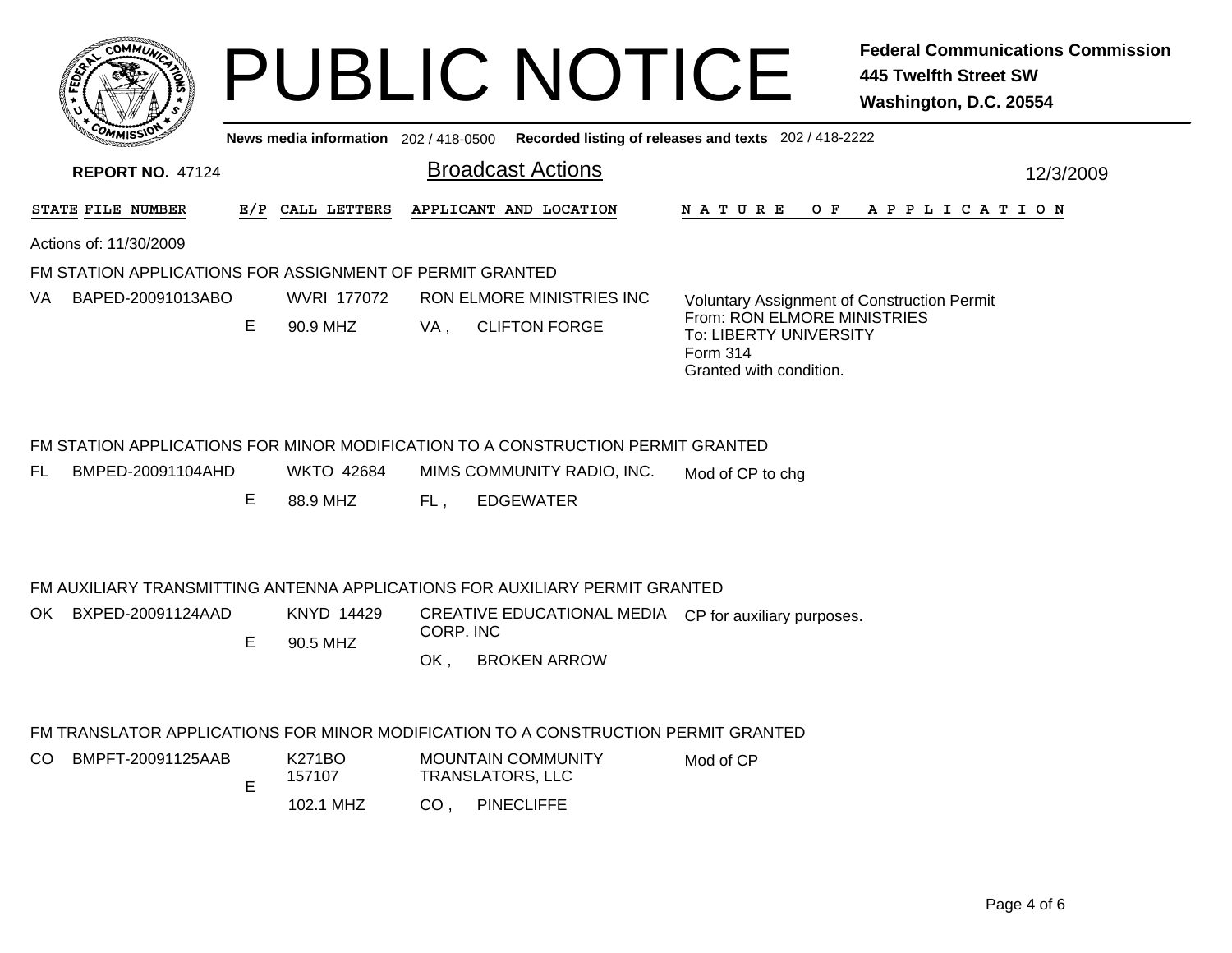|     | <b>COMMUT</b>           |     |                                       |             | <b>PUBLIC NOTICE</b>                                                       |                                                       | <b>Federal Communications Commission</b><br><b>445 Twelfth Street SW</b><br>Washington, D.C. 20554 |
|-----|-------------------------|-----|---------------------------------------|-------------|----------------------------------------------------------------------------|-------------------------------------------------------|----------------------------------------------------------------------------------------------------|
|     |                         |     | News media information 202 / 418-0500 |             |                                                                            | Recorded listing of releases and texts 202 / 418-2222 |                                                                                                    |
|     | <b>REPORT NO. 47124</b> |     |                                       |             | <b>Broadcast Actions</b>                                                   |                                                       | 12/3/2009                                                                                          |
|     | STATE FILE NUMBER       | E/P | CALL LETTERS                          |             | APPLICANT AND LOCATION                                                     | <b>NATURE</b><br>O F                                  | APPLICATION                                                                                        |
|     | Actions of: 11/30/2009  |     |                                       |             |                                                                            |                                                       |                                                                                                    |
|     |                         |     |                                       |             | FM TRANSLATOR APPLICATIONS FOR MINOR CHANGE TO A LICENSED FACILITY GRANTED |                                                       |                                                                                                    |
| OR. | BPFT-20091124AHP        | Е   | K205EG 91527<br>88.9 MHZ              | FALLS, INC. | CALVARY CHAPEL OF TWIN                                                     |                                                       | Minor change in licensed facilities, callsign K205EG.                                              |
|     |                         |     |                                       | OR,         | THE DALLES                                                                 |                                                       |                                                                                                    |
| MN. | BPFT-20091124AID        | E   | <b>K283BG</b><br>143025               |             | REGENTS OF THE UNIVERSITY<br>OF MINNESOTA                                  |                                                       | Minor change in licensed facilities, callsign K283BG.                                              |
|     |                         |     | 104.5 MHZ                             | MN.         | <b>MINNEAPOLIS</b>                                                         |                                                       |                                                                                                    |
| IN  | BPFT-20091124All        | E   | <b>W241BJ</b><br>156701               |             | NORTHEAST INDIANA<br>BROADCASTING, INC.                                    |                                                       | Minor change in licensed facilities, callsign W238BH.                                              |
|     |                         |     | 96.1 MHZ                              | IN,         | ORLAND                                                                     |                                                       |                                                                                                    |
| WA. | BPFT-20091125ACF        |     | K266BL 138405                         |             | JODESHA BROADCASTING, INC.                                                 |                                                       | Minor change in licensed facilities, callsign K269EM.                                              |
|     |                         | Е   | 101.1 MHZ                             | WA,         | <b>RAYMOND</b>                                                             |                                                       |                                                                                                    |
|     |                         |     |                                       |             |                                                                            |                                                       |                                                                                                    |
| МS  | BPFT-20091125ACR        | E   | <b>W289AP</b><br>154926<br>105.7 MHZ  | MS,         | <b>DELTA RADIO LLC</b><br><b>CLEVELAND</b>                                 |                                                       | Minor change in licensed facilities, callsign W289AP.                                              |